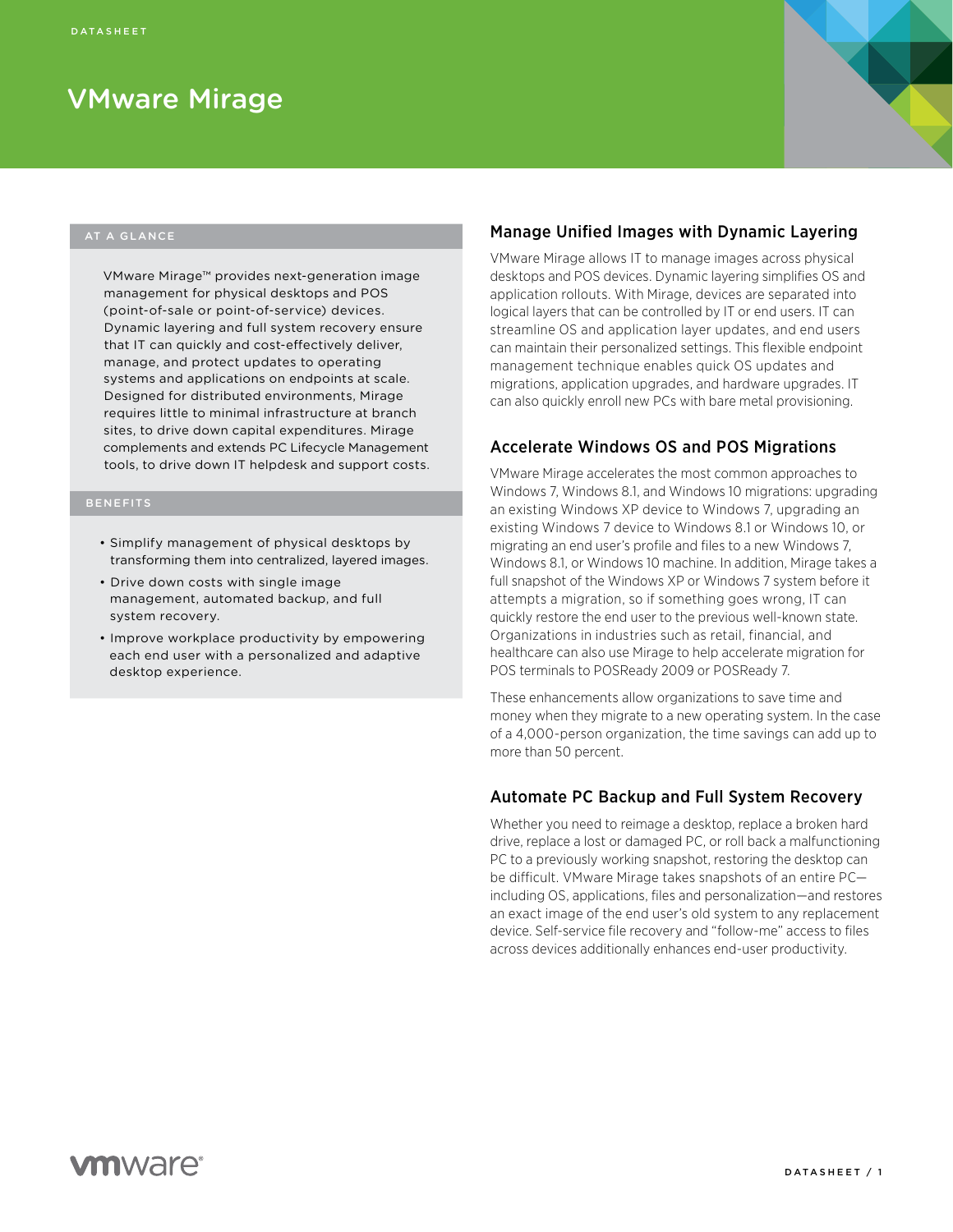# Easily Manage Remote and Branch Office PCs Without Added Infrastructure

VMware Mirage was designed to excel over the WAN by leveraging de-duplication capabilities, both in storage and during network transfers. Built-in bandwidth control ensures network transfers stay within limits across the WAN. This gives IT a powerful tool for managing laptops and desktops used by remote offices, home workers and traveling employees. VMware Mirage centralizes exact copies of these endpoint PCs over the WAN and into the data center. Mirage server components can also run on VMware vCloud® Air™, removing any barriers of desktop management without building new infrastructure, and allowing flexibility with subscription or capacity based terms.

# Extend PC Lifecycle Management Tools

Mirage augments any PCLM tool and gives IT a streamlined way to extend their investments. PCLM tools can be complemented by the dynamic layering benefits, backup and recovery, and rollback options of Mirage. By extending PCLM, Mirage helps to lower helpdesk support costs, improve backup and recovery, and simplify mass OS deployments. API extensibility and an enhanced reporting framework helps IT manage devices more efficiently.

# What Is VMware Mirage?

When Mirage is installed on a PC or POS device, it scans the entire device and categorizes all of its contents into a number of logical layers. Mirage doesn't move anything around on the PC or POS device. It just categorizes the data, so that your IT staff can perform more granular management of the endpoint.

Mirage then sends a complete copy of that endpoint image to the Mirage Server, which resides in the data center and keeps it synchronized. If an end user goes offline, Mirage performs a synchronization the next time that user comes back online. That synchronization includes the updates IT has made to the IT-managed layers, as well as changes that the end user has made to the system. End users can leverage local compute power, such as CPU or graphics, whether they are online or offline.



Designed for distributed environments, Mirage requires little to minimal infrastructure at branch sites.

The Mirage architecture includes the Mirage server in the data center to centralize endpoints for management and protection, the Mirage client to create a local cache for an optimal user experience at the endpoint, and advanced WAN designed technology to speed bidirectional synchronization over the WAN.

## Features and Benefits

# Simplified Desktop Management

#### Dynamic Layering

#### Layered Image Management

Manage your endpoint image as a set of logical layers owned by either your IT organization or the end user. Update IT-managed layers while maintaining end-user files and personalization. In the event an endpoint malfunctions, IT can restore the system layers on the endpoint to fix an issue, without compromising user applications and data. Bare metal provisioning bypasses a full Windows installation, allowing IT to quickly provision new desktops. Extend existing management processes and solutions for the PC lifecycle to quickly migrate a user from an old PC to a new PC without losing any end-user data or personalization.

#### Layered Application Management

Easily deploy individual applications or groups of applications or VMware ThinApp® packaged applications—to any collection of end users by leveraging VMware Mirage managedapplication layering. Applications common to a certain team can be grouped into a single application layer and applied to all of the endpoints for a group of employees.